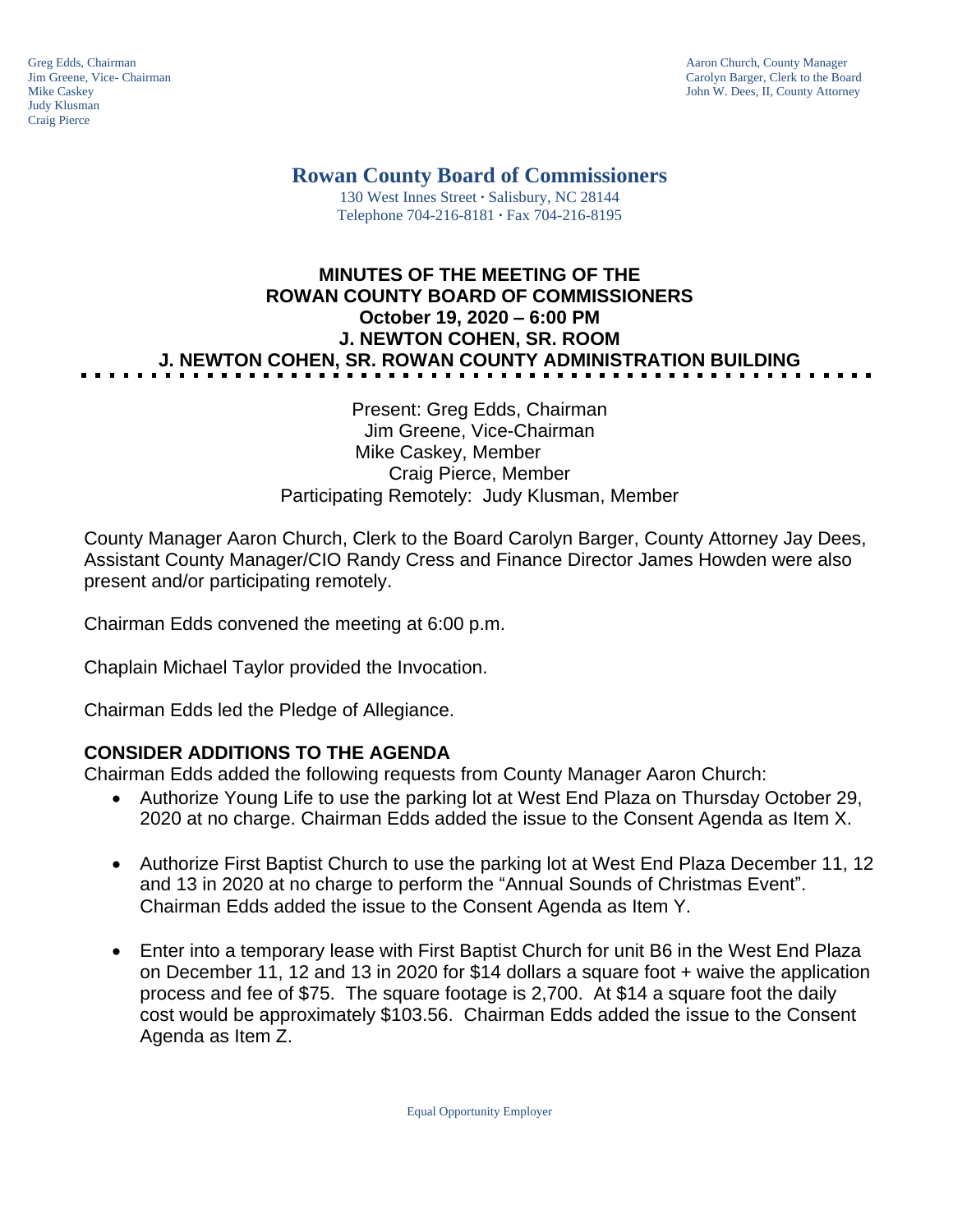Authorize Faithful Friends Animal Sanctuary to place a structure at West End Plaza to collect aluminum cans. Chairman Edds added the issue to the Consent Agenda as Item AA.

## **CONSIDER DELETIONS FROM THE AGENDA**

Chairman Edds deleted item #7 (Presentation of Bid Results For Phase 2 Design Solutions) from the agenda.

### **CONSIDER APPROVAL OF THE AGENDA**

Commissioner Pierce moved, Commissioner Greene seconded and the vote to approve the agenda as amended passed unanimously.

### **CONSIDER APPROVAL OF THE MINUTES**

Commissioner Greene moved, Commissioner Caskey seconded and the vote to approve the minutes of the October 5, 2020 Commission Meeting passed unanimously.

### **1. CONSIDER APPROVAL OF CONSENT AGENDA**

Commissioner Pierce moved approval of the Consent Agenda as amended. The motion was seconded by Commissioner Greene and passed unanimously.

The Consent Agenda consisted of the following:

- A. Thanksgiving Office Hours
- B. Duke Energy Easement for Dan Nicholas Park Concession Stand
- C. Transit CARES ACT 5311 Grant (original and additional funds)
- D. Tax Refunds for Approval
- E. Dining Hall at Ellis Park
- F. Request to Execute Grant Documents Continental Structural Plastics Project
- G. Central Children's Home of NC Contract for Approval
- H. Priority Dispatch Maintenance and Support Agreement
- I. Martin Starnes & Associates Contract Amendment for Approval
- J. Schedule Public Hearing for Z 04-20 for November 2, 2020
- K. CRF Expenditure Reports
- L. Grant Administrator CDBG COVID 19
- M. Finance Director Authority to Sign Vehicle Titles
- N. Lot Clearing and Rough Grading on Julian Road
- O. Tempus ALS Monitor/Defibrillators
- P. Emergency Management Performance Grant Award
- Q. Homeland Security Grant for County Exercise
- R. Homeland Security Grant Award
- S. Donation of Surplus Ambulance to City of Kannapolis
- T. Arby's Statesville Blvd. Easement
- U. Consider Offer to Purchase Tax Parcel 025-013 (Barbour Street)
- V. Lease Agreement With Western NC Conference, United Methodist Church, Inc. for One Church One Child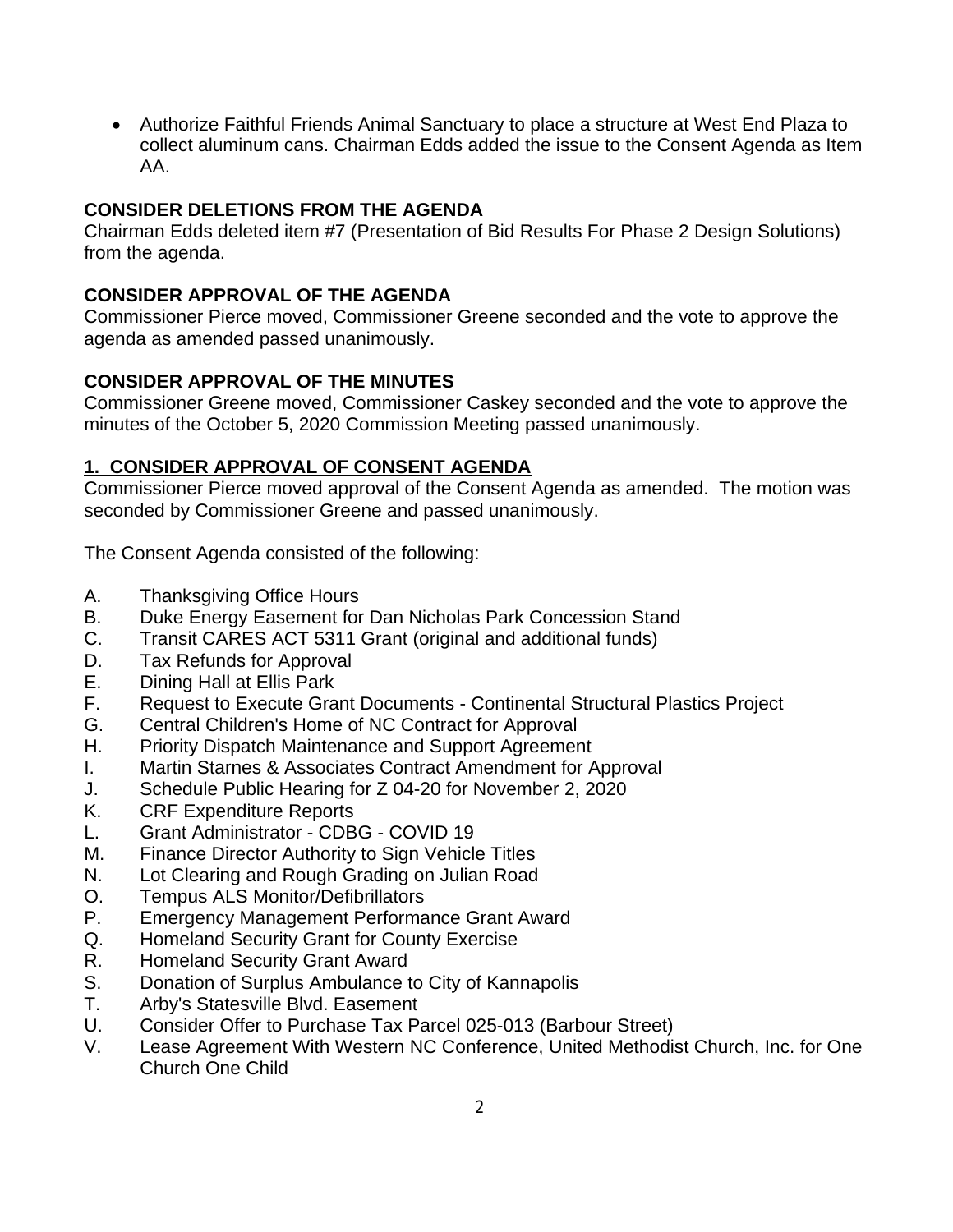- W. Formally Request Transfer of Former Woodleaf Elementary School Site to Rowan County
- X. Authorize Young Life to Use the Parking Lot of the West End Plaza on Thursday October 29, 2020 at No Charge (addition to the Consent Agenda)
- Y. Authorize First Baptist Church to Use the Parking Lot at West End Plaza December 11, 12 and 13 in 2020 at No Charge to Perform the "Annual Sounds of Christmas Event" (addition to the Consent Agenda)
- Z. Enter Into a Temporary Lease With First Baptist Church For Unit B6 In West End Plaza On December 11, 12 and 13 in 2020 for \$14 dollars a square foot + waive the application process and fee of \$75. The Square Footage Is 2,700. At \$14/Square Foot the Daily Cost Would Be Approximately \$103.56 (addition to the Consent Agenda)
- AA. Authorize Faithful Friends Animal Sanctuary To Place A Structure At The West End Plaza To Collect Aluminum Cans (addition to the Consent Agenda)

# **2. SPECIAL RECOGNITION**

In honor of Clergy Appreciation Month, Commissioner Caskey said the Board would like thank the two (2) Chaplains, H. Michael Taylor and his son, Michael P. Taylor, who provide the Invocation for every meeting of the Board of Commissioners.

Commissioner Caskey provided a brief history as to why the Chaplain(s) provided the Invocation for the Board. Commissioner Caskey said the board members used to take turns providing the Invocation; however, the ACLU sued the County in 2013 and the courts ruled the board members were no longer allowed to pray. Commissioner Caskey said both Chaplains had stepped up since that time and had been faithful to pray at every meeting. Commissioner Caskey said he would like to thank both Chaplains for what they do and for their commitment. Commissioner Caskey said his own father was a pastor and he knew the many hours it took to serve.

Chairman Edds echoed Commissioner Caskey's comments and expressed appreciation for both Chaplains. Chairman Edds said while the Chaplains presided over the Commissioners prayers at the meetings, he knew they were also praying for the community and for the Commissioners. Chairman Edds said service as a Commissioner required a lot of hours and when he had first thought about running, he began to seek wisdom for the best interest of the community. Chairman Edds said the Chaplains prayers for wisdom were the best gifts they could give the board members. Chairman Edds stated wisdom was a precious gift and was something the Chaplains included in their prayers for the Board on an ongoing basis. Chairman Edds thanked both Chaplains for their dedication, for their roles across the State and their representation of Rowan County.

Commissioner Greene said he was in his sixth year as a Commissioner and he could not remember one meeting the Chaplains had not attended. Commissioner Greene expressed appreciation for the dedication and work of the Chaplains and also for the opportunity to let them know how the Commissioners felt.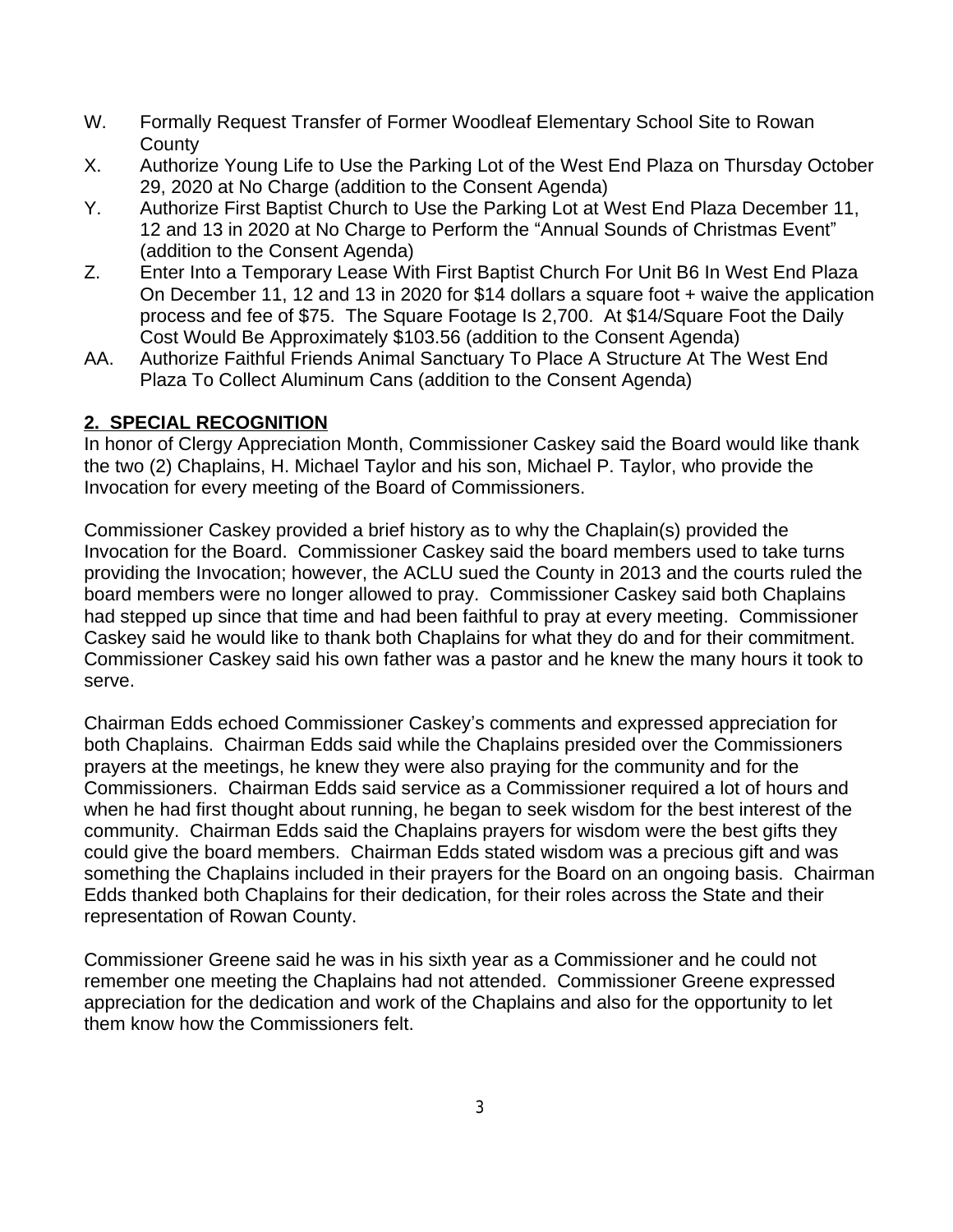Commissioner Pierce mentioned the Shield-A-Badge-With-Prayer Program and noted it did not receive enough recognition. Commissioner Pierce said he appreciated the relationship with the Chaplains and was thankful for all they did.

Commissioner Klusman expressed her thanks and agreed that most people did not realize all the work that went on behind the scenes for a pastor.

The Commissioners joined both Chaplains in front of the dais for a photo and for presentation of a plaque and gifts of appreciation.

Chaplain H. Michael Taylor thanked the Board for the privilege of providing the Invocation and assured the Commissioners he prayed for them daily and not just at the meetings.

Chaplain Michael P. Taylor said he also appreciated the privilege of praying for the Commissioners.

The recognition and presentations were followed by a round of applause.

#### **3. PUBLIC COMMENT PERIOD**

Chairman Edds opened the Public Comment Period to entertain comments from any citizens wishing to address the Board. With no one coming forward or having phoned in to speak, Chairman Edds closed the Public Comment Period.

#### **4. COURTESY HEARING: TEMP 01-20 FOR REAPER'S REALM**

Planning Director Ed Muire provided the staff report, as well as a power point for TEMP 01-20. Mr. Muire said Tony and Angie Jenkins applied for consideration of a temporary use permit allowing a haunted house and trail on their property at 175 Shuffler Woods Drive. The 10.81 acre tract (Tax Parcel 147-001) was zoned Rural Agricultural (RA). The application and site plan were included in the agenda packet at Attachment 1. The hours of operation were proposed for Fridays and Saturdays, 5:00 pm -12:00 am; Sundays, 5:00 – 9:00 pm, September 25, 2020 through October 31, 2020.

Mr. Muire said the Commission issued a similar temporary use permit (TEMP-01-17) to the Jenkins' on September 5, 2017 for a two-year period expiring in 2018. Although no request for the operation was received in 2019, it was apparent operation of the seasonal attraction had continued.

The concerns with the permit were that three (3) buildings had not received permits or inspections; noise from the event; traffic management along Daugherty Road and access to the site.

Mr. Muire reviewed the Zoning Criteria contained in the agenda packet When considering approval, Mr. Muire said the Board could attach reasonable and appropriate conditions to ensure the public's health, safety and welfare were protected. Mr. Muire continued by reviewing the criteria that should be considered.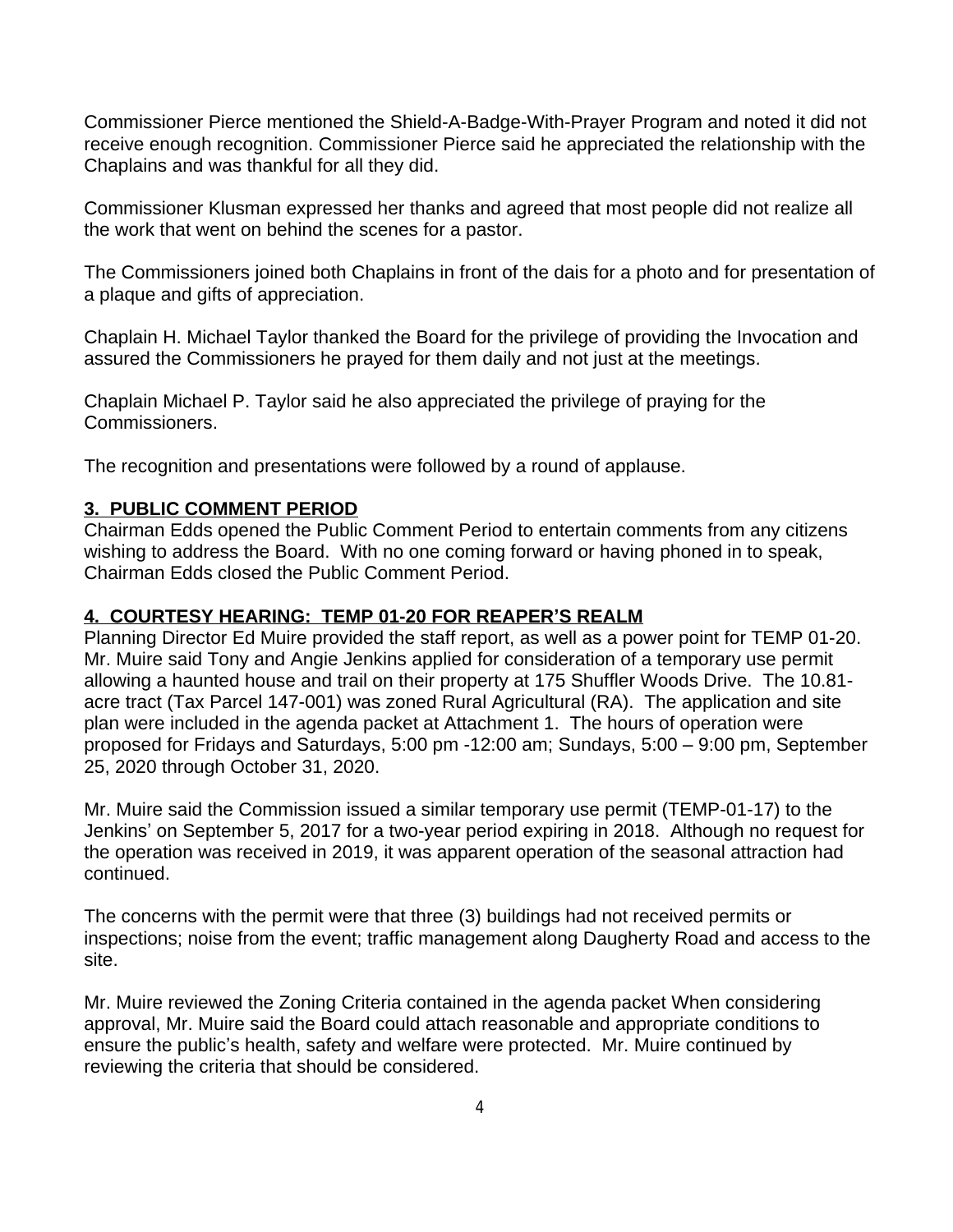Procedurally, the temporary use process did not mandate a public hearing pursuant to zoning requirements; however, Mr. Muire noted it had been standard practice to allow public comment in consideration of these types of requests. Mr. Muire reported Staff had also mailed notice of the temporary use request to adjoining property owners.

Mr. Muire provided slides taken by drone to enable the Board to better see the site.

Commissioner Greene said he had gone by the site unannounced and did not see the second parking lot noted in the drone slides.

Mr. Muire provided the Board with an email from the Sheriff's Office and the Commissioners took a few minutes to review the handout.

County Attorney Jay Dees said the courtesy hearing would be conducted with a three (3) minute limit for each speaker.

The applicant, TJ Jenkins came forward. Mr. Jenkins shared that until this year Reaper's Realm had never experienced any emergencies or police calls. Mr. Jenkins noted that on opening night there are typically 200-300 people; however, this year employees had to start turning cars away by approximately 8:30 p.m.

Mr. Jenkins discussed the gang shooting that had occurred and the many safety measures and changes that had been implemented at Reaper's Realm as a result of the shooting. Mr. Jenkins said he had worked with various county officials and departments to remedy the concerns of the operations. Some of the changes included hiring five (5) security officers, obtaining necessary permits and ensuring compliance with safety/fire regulations. Mr. Jenkins also shared that teenagers were no longer allowed to be dropped off at the property and that anyone under the age of 16 must have an adult chaperone.

Chairman Edds said the Commissioners were not required to conduct a public hearing but in the interest of the community, the Board would conduct a courtesy hearing to receive public comment. There were no citizens wishing to address the Board.

A lengthy question and answer period ensued between the board members and Mr. Jenkins as to what measures had been taken, as well as additional measures that were still needed. One area of concern was for the addition of a second entrance to the property for emergencies. Other concerns were complaints the Commissioners had received about noise from the site that extended past midnight.

Mr. Dees said Reaper's Realm was open 4 to 6 weekends per year and was initially approved as a temporary use before it was known how much the event would grow. Mr. Dees said the shooting had brought to the County's attention that the use was not temporary since Mr. Jenkins had stated the venue was his livelihood. Mr. Dees was of the legal opinion a temporary use permit was not the best option for Reaper's Realm, explaining that while the haunted house was seasonal, it was more of a permanent use.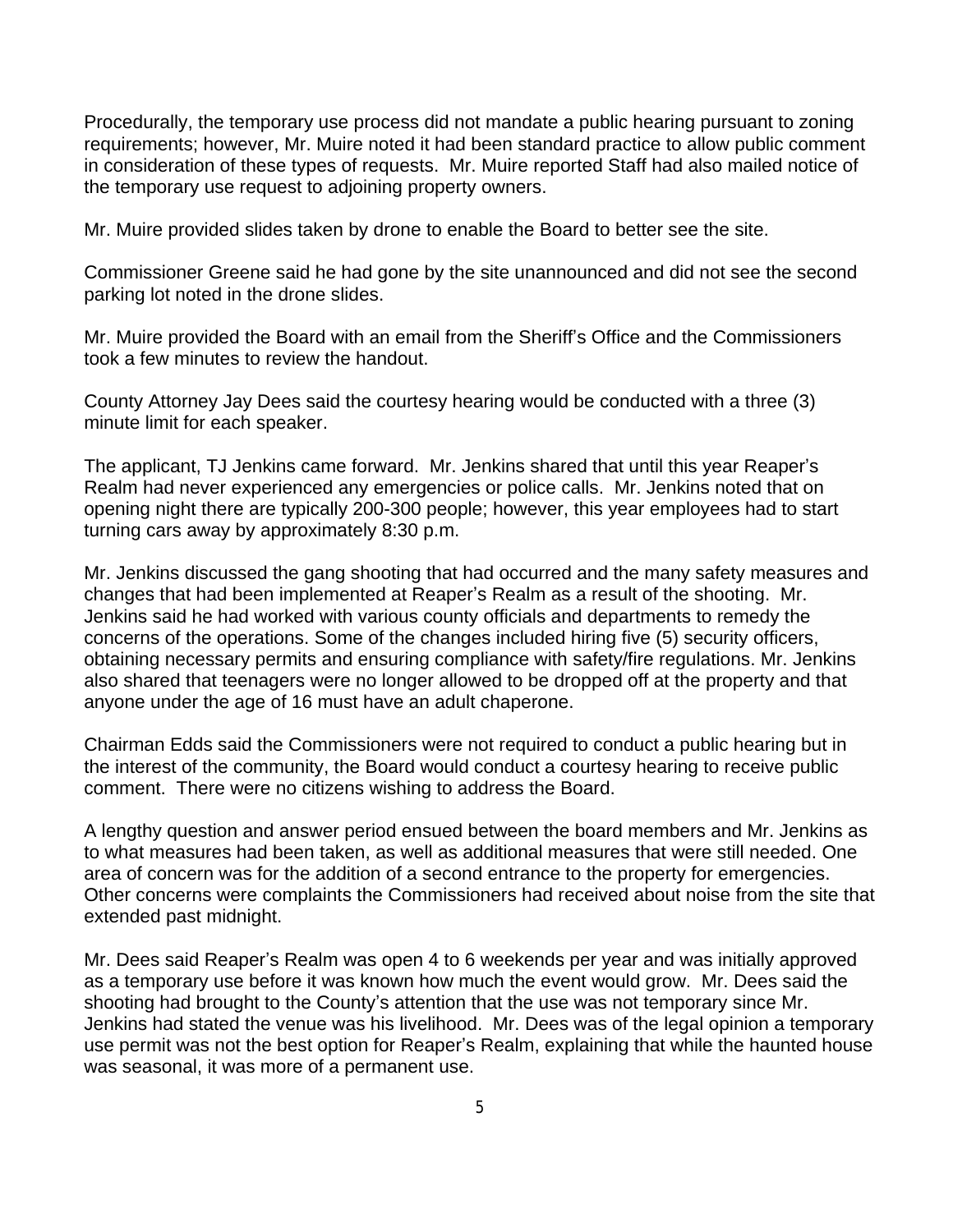After further discussion, Chairman Edds moved to approve TEMP 01-20 with the following conditions:

- There must be five (5) county or municipal law enforcement officers on site during operations.
- Reaper's Realm must be shut down and folks gone by midnight.
- FMS must be on site.
- Approval was granted for six more days in the month of October 2020 on the dates of the 23, 24, 25, 29, 30 and 31.

The motion was seconded by Commissioner Greene and passed unanimously.

### **5. PUBLIC HEARING & SUMMARY PRESENTATION – EDC 'PROJECT ENTERPRISE'**

Scott Shelton, Vice President of the Rowan Economic Development Commission, presented the incentive request for Project Enterprise. Using a power point, Mr. Shelton reported the company behind Project Enterprise was an established manufacturer that was considering Rowan County for its new facility. If the County was chosen, Mr. Shelton said the project would create 142 jobs over the next four (4) years and the company was estimating it would invest approximately \$17.5 million in building improvements and equipment. The majority of improvements would be completed by the end of 2022.

Using a power point, Mr. Shelton highlighted the requested assistance for a Level 1 grant under the investment program for the amount and duration adopted in the policy. Mr. Shelton discussed other potential assistance, which was to pursue a Building Reuse Grant through the State of North Carolina. The grant could help the company with its planned building expansion, as well as electrical, HVAC and roof improvements.

The local required match for the grant could be satisfied through the County's Level 1 grant. As a condition of applying for the grant on the Company's behalf, the County would require a promissory note from the property owner, secured by a letter of credit. A resolution was included in the agenda packet for the Board's consideration. The Rowan EDC also requested the County consider hiring a professional grant administrator for the project. The cost to administer the grant was estimated to be no more than \$15,000.

Chairman Edds opened the public hearing to receive citizen input regarding the proposed incentive request for Project Enterprise. With no one wishing to speak, Chairman Edds closed the public hearing. Chairman Edds noted comments would be accepted for the 24 hours following the public hearing.

Commissioner Greene moved to authorize a Level 1 Grant for Project Enterprise (75% over 5 years); authorize the submission of a \$400,000 Rural Building Reuse Grant application to the State of North Carolina; authorize the hiring of a professional grant administrator to administer the Rural Building Reuse Grant; authorize the County Chairman, County Manager and staff to execute the grant application and other grant documents. The motion was seconded by Commissioner Pierce and passed unanimously.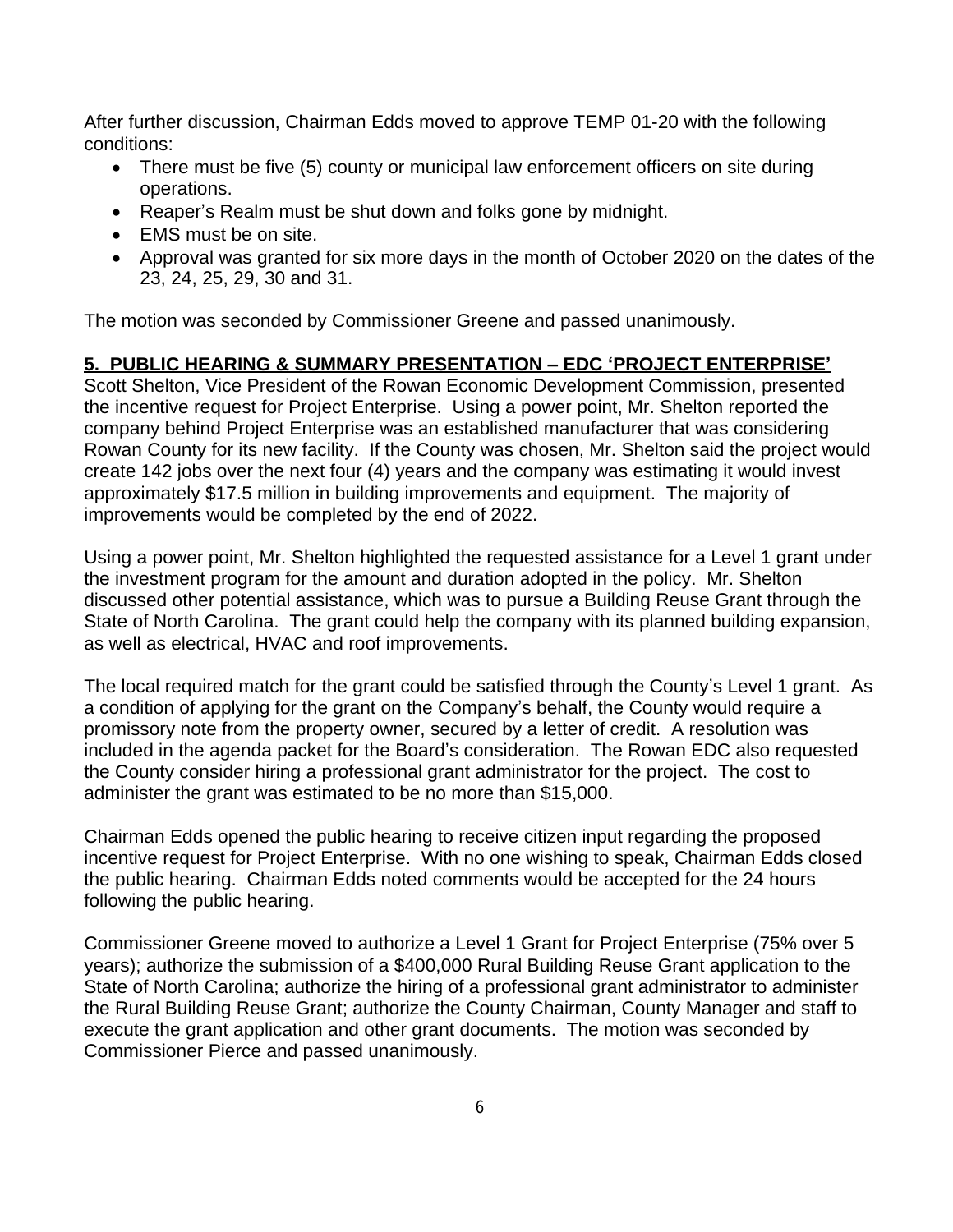# **6. CONDUCT QUASI-JUDICIAL HEARING FOR CUP 01-20 & CONSIDER SNIA 01-20**

Chairman Edds read the Chairman's Speech (Exhibit A) and declared the public hearing for CUP 01-20 to be in session. Chairman Edds stated the hearing would focus on an application submitted by Suretha Springs to construct an event center on Tax Parcel 126-100 located at 1115 Brookwood Drive.

The Clerk to the Board swore in those wishing to provide testimony in the case.

Assistant Planning Director Shane Stewart presented the Staff Report (Exhibit B) and provided a power point (Exhibit C) as he discussed the request. Mr. Stewart said the property owner wished to construct a 5,000 square foot metal building and event center "for veteran, community, corporate and private family events" on the 8.15-acre property. Recent revisions to the Zoning Ordinance created an option to accommodate event centers in the Rural Agricultural (RA) zoning district subject to compliance with six (6) evaluation criteria qualifications from Section 21-59 considered through a conditional use permit process.

Mr. Stewart reported the property was located in the Dutch Buffalo Creek watershed, which limited non-residential impervious coverage to 12% (built upon area). Site details depicted proposed impervious coverage totaling 20% of the site acreage, which would require a Special Non-residential Intensity Allocation (SNIA). SNIA authorization allows the Board of Commissioners to identify up to 10% of the acreage in specific watersheds that may exceed the administrative allowance of 12% and permit up to 70% impervious coverage.

According to the Staff Report (Exhibit B) and the information submitted by Ms. Springs, the facility would also offer other event planners an opportunity to share ideas, experiences and training, as well as summer day activities for kids. Additional details listed the following:

- Hours of operation Monday through Sunday daily operations are 9:00 AM to 5:00 PM with scheduled events ending by 11:00 PM.
- Smoke / alcohol free facility with kitchen for food preparation (no oven).
- Maximum guest size of 125.
- Outdoor amenities / activities include a playground area, BBQ fire pit, outdoor walking trail (existing) and interior grassed area for temporary set-ups (e.g. children bounce houses, outdoor ceremonies at the gazebo, etc.).
- Duke Energy pole lighting and exterior building lighting for safety/security.
- Existing vegetation along a portion of the northeastern property line will be supplemented where needed to form a Type A screen.

Continuing with the power point (Exhibit C), Mr. Stewart showed the site in question, as well as the surrounding areas. Mr. Stewart also reviewed the Conditional Use Requirements and the Evaluation Criteria that were detailed in the Staff Report (Exhibit B).

With the power point (Exhibit C), Mr. Stewart pointed out the vegetation/buffering for the site.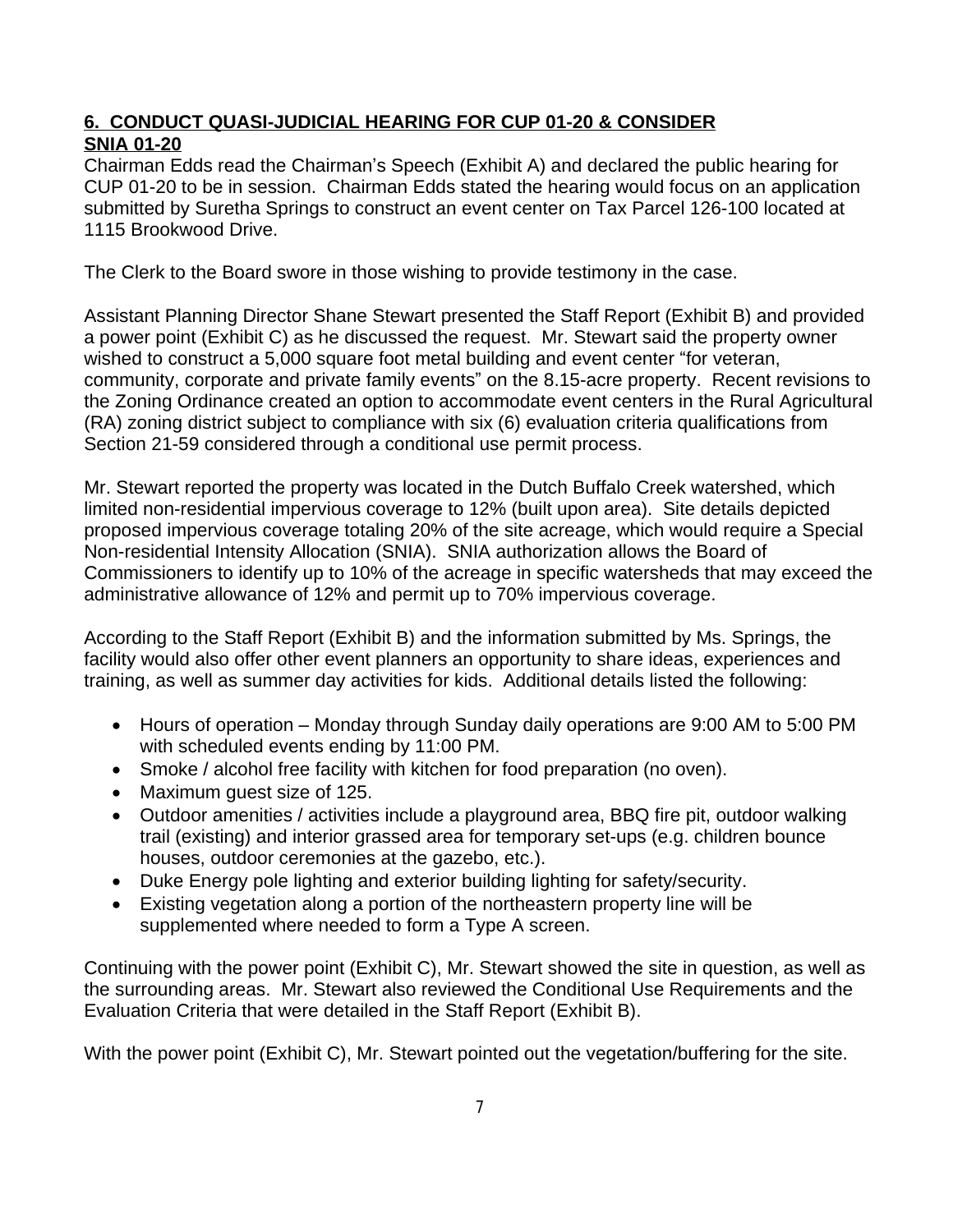Mr. Stewart said there were many home occupations the Springs family could use their residence for.

Mr. Stewart provided examples for Chairman Edds of some home-based businesses the Springs residence qualified for. The examples provided included a business such Carolina Siteworks, contracting, light manufacturing, any retail use, etc. Mr. Stewart confirmed to Chairman Edds the Springs family could operate any of those businesses without having to request approval from the Board of Commissioners.

Mr. Stewart said public notice of the hearing was mailed on October 8, 2020 to nine (9) adjoining land owners (within 100' of the subject property) and signage was posted on the property on October 8th, as well. On October 14, 2020 the request and the materials were posted on the County's website.

Mr. Stewart reported he had received one (1) phone call regarding the application.

Mr. Stewart stated the Board must adopt findings of fact based on the six (6) Evaluation Criteria. Mr. Stewart provided the Board with example Findings of Fact (Exhibit D).

In response to inquiries from Commissioner Klusman, Mr. Stewart discussed the watershed district and issues with potential water runoff county-wide and also as related to the Springs property.

Chairman Edds said Commissioner Klusman was right to question the future; however, he pointed out on page 1 of the Staff Report (Exhibit B) that 21 acres (or 2% of 100%) had been approved for SNIA out of a possible 1,013 acres.

Commissioner Klusman asked if there was anything to prevent the Springs from paving the drive as opposed to gravel. Mr. Stewart said he could not speak for the applicants but a lot of event centers did not have a hard surface road. Mr. Stewart talked about an option that was not considered impervious by the State.

Commissioner Caskey questioned the number of 125 guests and Mr. Stewart said Ms. Springs had provided the number of guests she wanted the facility to accommodate. Commissioner Caskey asked if Ms. Springs would allow more than 125 guests in the facility if the Fire Marshal were to approve more. Mr. Stewart said that was a good question.

Chairman Edds referred to #4 of the conditional use criteria and questioned the County's remedy if there were violations. Mr. Stewart said if the Sheriff's Office was contacted by a neighbor and violations were found, the Springs would have to shut down.

Commissioner Klusman expressed concern the request did not require a zoning change. Mr. Stewart said there were many home occupations that would be allowed; however, he did not feel this particular request should be considered at an administrative level. Mr. Stewart said there were a total of eleven (11) other similar venues located on farms throughout the County.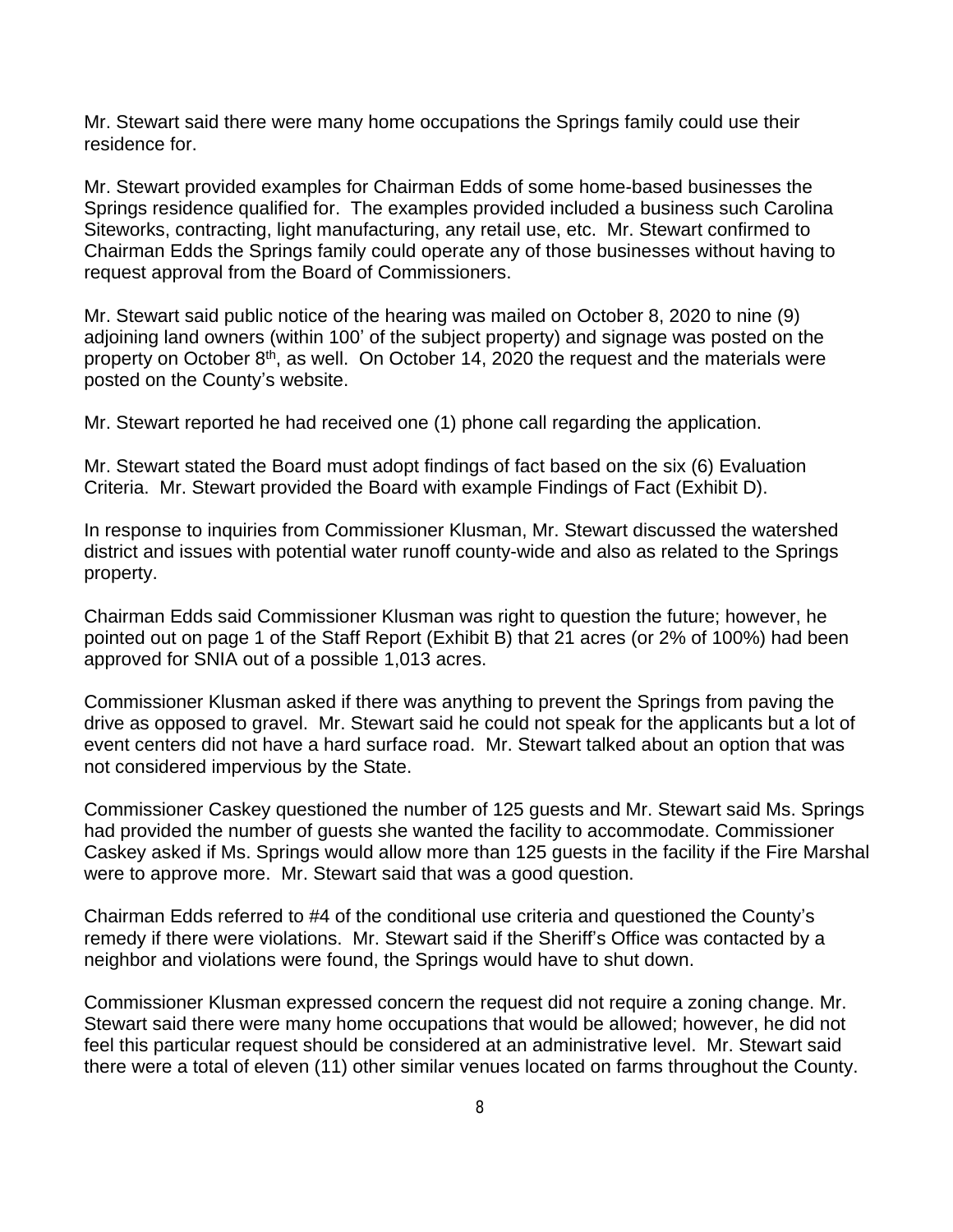Mr. Stewart said if the CUP was approved and issues surfaced, the Commissioners could recall the permit.

Commissioner Pierce said he would like to see additional screening due to the close proximity of a nearby church. Commissioner Pierce said he would not want an event at the proposed events center to interfere with the church services.

Chairman Edds called the applicant, Suretha Springs forward.

Commissioner Klusman said she was concerned with Ms. Springs plans to build more structures on the property, which would increase the amount of runoff. Commissioner Klusman said the property was located in a flood zone and she asked which direction the water flowed. Ms. Springs said the water flowed toward the Beaver's property line and she added that she had no plans to build anything except the events center.

Commissioner Klusman asked if Ms. Springs ever had flooding at her house and she said no. Commissioner Klusman asked if the neighbors experienced flooding and Ms. Springs said she was not aware of any flooding.

Commissioner Caskey asked Ms. Springs how she arrived at the total for 125 guests. Ms. Springs said she arrived at the number from her experience in planning events since 2014. Ms. Springs said the number was a total she was comfortable with.

Commissioner Caskey referred to proposed events for veterans and Ms. Springs said she was a retired veteran. She felt it was important to have a place for veterans and their families to have a place where they felt safe and could hold picnics and reunions.

Ms. Springs confirmed to Commissioner Caskey she had been planning events in other places since 2014. Ms. Springs said she planned for weddings, parties for birthdays, etc.

Commissioner Caskey asked Ms. Springs if she would still plan events for other places or just for her own events center. Ms. Springs said since she was getting older she would like to be at home and have more control over her future when she retired. Ms. Springs said her mother and sister lived with her and she needed to be home with them. Ms. Springs thought it would be good to have a home-based business.

Commissioner Greene asked if Ms. Springs had an ABC permit and she responded that she would not be serving alcohol or allowing smoking.

Commissioner Caskey asked if others renting the events center could obtain permits for serving alcohol and County Attorney Jay Dees responded yes. Mr. Dees said either the renter or the host of the party could obtain the permits to serve alcohol. Mr. Dees said Ms. Springs would set the rules but hypothetically others could obtain a permit.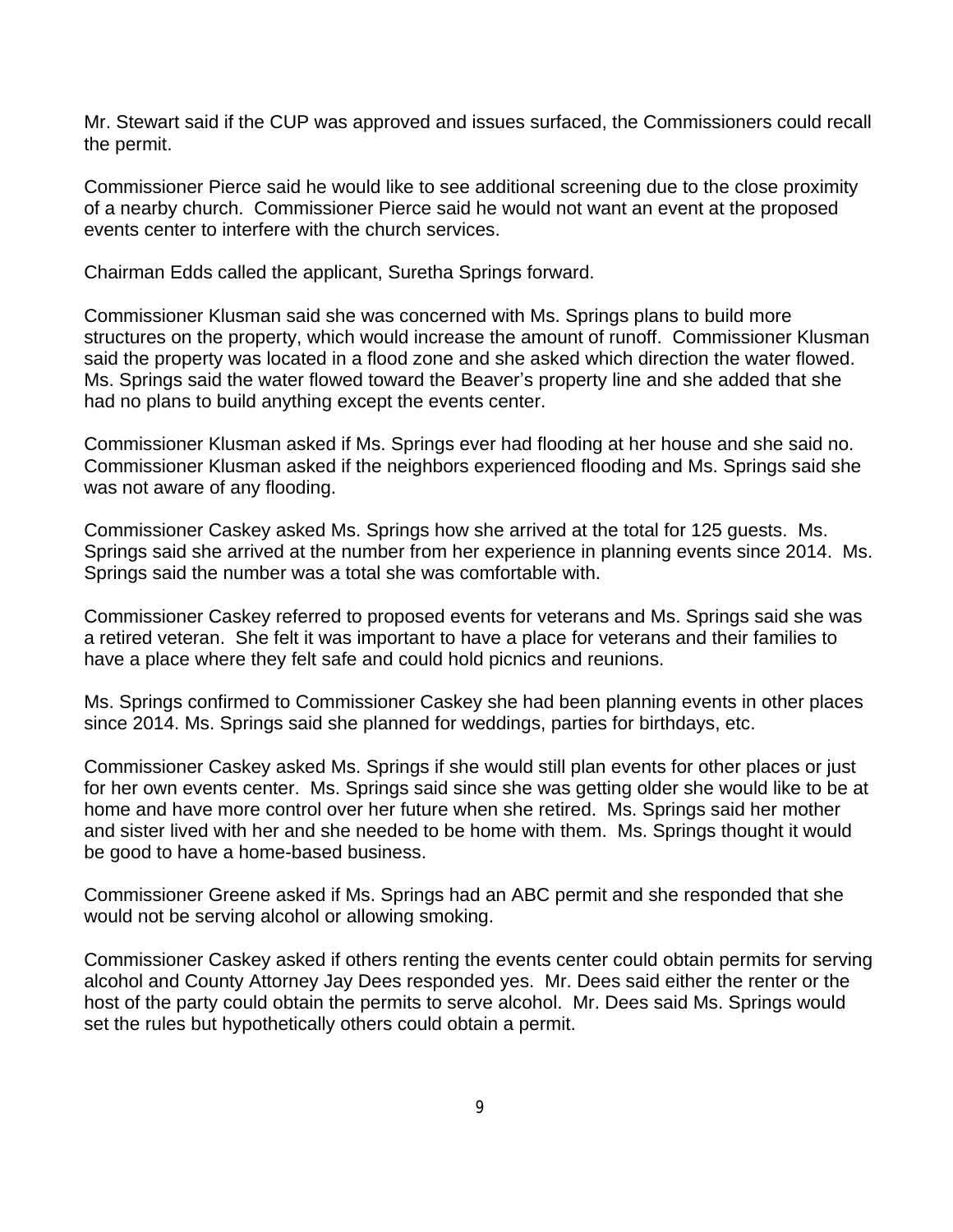Chairman Edds opened the public hearing to receive citizen input. The following citizens addressed the Board:

- Anna White, a resident at the dead-end of Brookwood Drive, spoke in opposition to the application.
- Kenny Moose of 1595 Brookwood Drive, spoke in opposition to the application.
- David Shue of 190 Brookwood Drive, spoke in opposition to the application.
- Matt Baber of 1035 Brookwood Drive spoke in opposition to the application.

Chairman Edds allowed Ms. Springs to come forward to respond the concerns expressed by those in opposition to the application. Ms. Springs said she resided on the property and the largest percentage of the events would be for children, such as Easter egg hunts, a women's day, Christmas celebrations, etc. Ms. Springs said the average venue most people were accustomed to were not the types of events she would have because she wanted a peaceful environment at her home. Ms. Springs referred to traffic concerns and said she did not feel like there would be 125 cars coming to her house. Ms. Springs said to be more specific, the plan she had was for five (5) events per month, two (2) of which would be for weddings. The other events would be pre-planned for an estimated total of sixty (60) events per year. Approximately forty (40) of those events would be pre-planned through the purchase of tickets and/or people letting her know they were attending with a cap at a range of 30-50 people. Ms. Springs agreed the neighborhood was quiet and said she did not want to upset the neighbors. Ms. Springs felt it was important to have a place for kids and retirees, etc. to go. Ms. Springs said she wanted to make it clear the venue was not just for weddings and not just about the money. Ms. Springs said she was prior military and had served as a police officer for the last ten (10) years and she understood what it took to provide a safe environment.

Chairman Edds noted the presentation indicated the road provided access to 28 residents and a church, which was located beyond Ms. Springs driveway. The church, Liberty Baptist, was estimated to be approximately 700' past Ms. Springs driveway.

Chairman Edds asked if there was anyone participating via Zoom that wished to address the Board and there were no responses.

Commissioner Klusman asked for clarification as to whether the property was located in a flood zone. Mr. Stewart responded the property was not in a flood zone.

Commissioner Klusman questioned the zoning of the property, pointing out the commercial businesses in the area, as well as the commercial business that backed up to Ms. Springs property. Mr. Stewart said the commercial business behind Ms. Springs started as a nonconforming use. In 2006, the Board approved a CBI-CD to accommodate the use. Mr. Stewart said there were structures in place that pre-dated zoning.

Mr. Stewart elaborated on Commissioner Klusman's concerns regarding water runoff and property owners being affected downstream. Mr. Stewart said when looking at the contours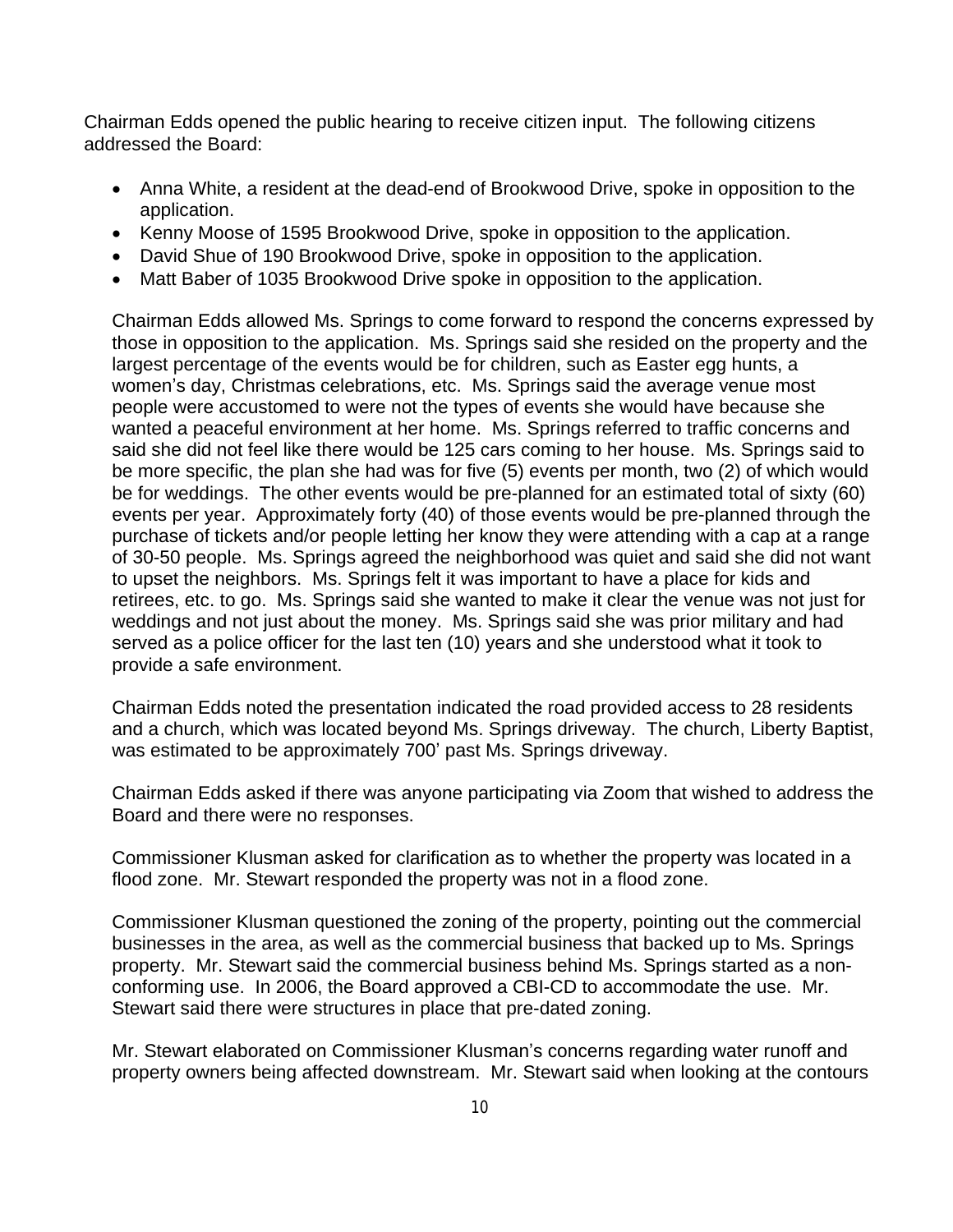of the area, the water would flow downhill and downhill was across the road. Mr. Stewart said there was an erosion plan that was required but there would still be muddy water that would run off-site, which would increase with more development.

Commissioner Klusman pointed out that events centers were not listed under home occupations, which was a concern for her.

Commissioner Pierce recalled a different zoning case when Chairman Edds had said, "We all need to be good neighbors." Commissioner Pierce felt what had been presented was not a good fit for the neighborhood. Commissioner Pierce said he was known for supporting property rights but at the same time the use needed to be a good fit. Commissioner Pierce said Ms. Springs was trying to locate a commercial business in a residential neighborhood and he could not support the request.

Commissioner Caskey asked if the road was state-maintained and Mr. Stewart said yes. Mr. Stewart added that if the road was to be put in today, the fire code would require it to be asphalt and 20' wide. Mr. Stewart noted the road was a dead-end.

Commissioner Caskey asked if there was a DOT study for the road. Mr. Stewart said there was not a traffic count or road capacity count for the road. Mr. Stewart said the total number of homes (28) could be multiplied by 10 to help estimate the number of trips per residence. With regards to the events center, Mr. Stewart said staff was hesitant to provide a number concerning traffic because staff did not have a definitive figure to be able to determine the traffic count.

Chairman Edds asked if the County had a zoning spot for events centers/wedding venues or whether those requests were handled through the conditional use process only. Mr. Stewart said most all of the inquiries would be in the Rural Agricultural (RA) district. Mr. Stewart commented that once a request was granted for a commercial use it made it easier for the neighbors to make the commercial area grow.

Chairman Edds repeated that the concerns were if the Board zoned the site as commercial it may open the door for further commercial approvals rather than if the Board handled the request as a conditional use permit.

Chairman Edds said from his perspective, the applicant had the right to put a range of businesses on the property and would not have to come before the Board. Chairman Edds proceeded by naming some of those businesses, which included Carolina Siteworks, retail facility, strip clubs/bars, light industrial or manufacturing. Chairman Edds said if these types of businesses were the intent of the applicant, the Board would probably receive the same response from the neighbors. Chairman Edds said the proposed business could be less invasive than the list of businesses that could be built by right.

Chairman Edds continued by saying the County was only at 2% of capacity with regards to the SNIA request. Chairman Edds said he would not approve the SNIA request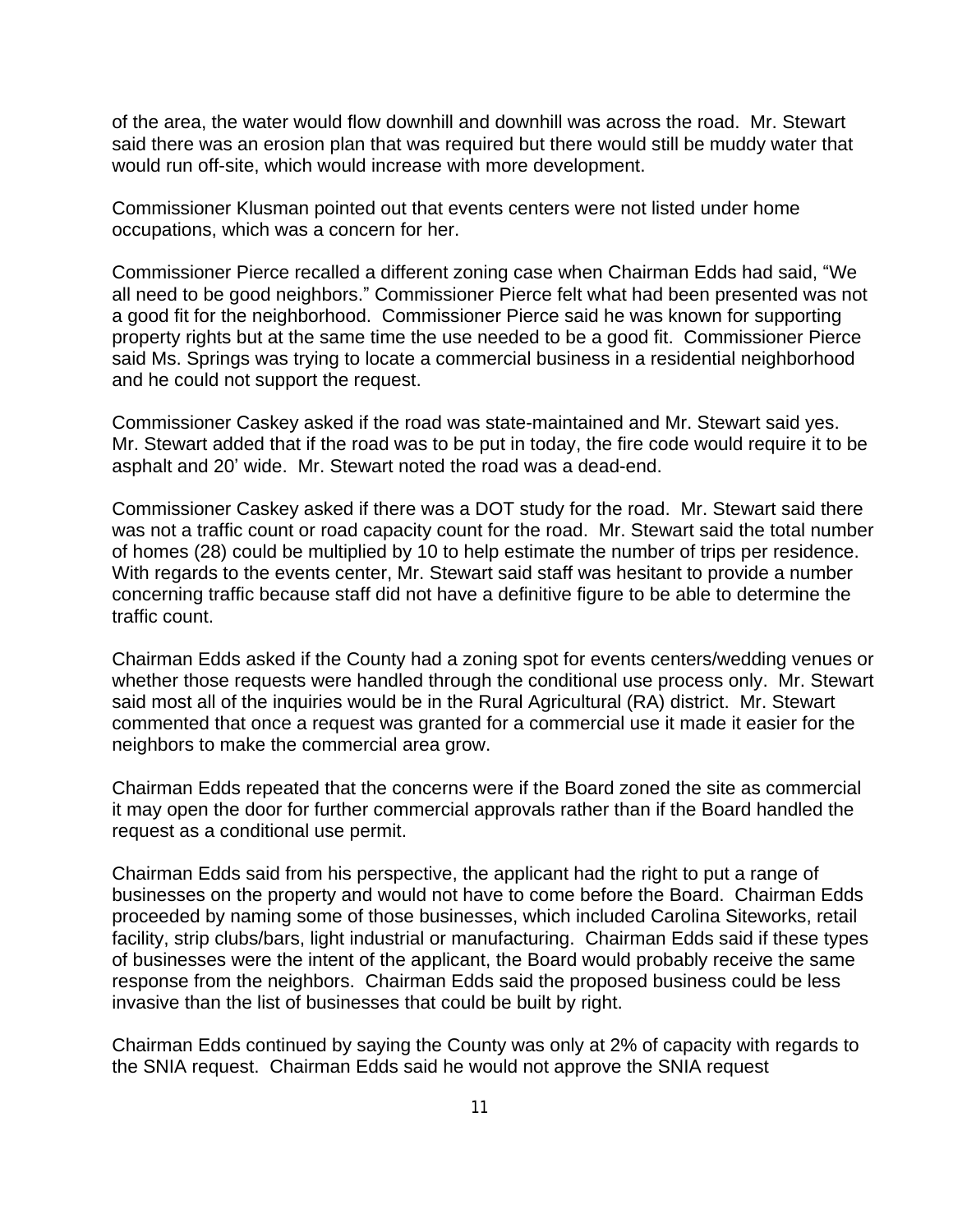as it stands and would want to attach conditions to applicant. Chairman Edds talked about extending the screening from the vegetation already there on Brookwood over to the driveway. Chairman Edds said he would require further screening all the way up the right side of the driveway. Chairman Edds mentioned the existing church along the road and asked if the Board was expected to limit the church's growth. Chairman Edds said he understood the concerns that had been expressed; however, the neighbors needed to understand there was nothing the Board could do if any of the other businesses wished to locate on the proposed site.

Chairman Edds discussed the natural growth that would eventually come the County's way and the demand for services that would come with the growth. Chairman Edds said with the business choices that had been stated, the current request would be his choice.

Commissioner Pierce agreed the applicant had a right to operate a home-based business but not the right to violate the watershed issue. Commissioner Pierce stated without the applicant violating the watershed issue, the applicant could not operate the home-based business. Commissioner Pierce said Chairman Edds was correct in that Ms. Springs could operate other businesses; however, the issue before the Commissioners was two-fold and both issues must be taken into consideration.

Chairman Edds said from the time he had been on the Board, there had never been an SNIA request the Board had not approved. Chairman Edds felt while it would be convenient for the Board to lean on the SNIA application request in this case, the request would not be approved because of the conditional use.

Commissioner Greene said he was torn with the issue. Commissioner Greene said there had been eleven (11) event centers built in the County; however, they had not been before the Commissioners because they were out in the country. Commissioner Greene stated Brookwood was an old area built long before covenants and he did not think the proposed use conformed very well with the surrounding area. Commissioner Greene said he understood the family was trying to do good things but since they had plans to rent out the facility those plans could go awry.

Commissioner Caskey questioned Mr. Stewart about a wedding chapel on the site. Mr. Stewart pointed out that people get married in rural areas at houses and in backyards and the County never knew about it. Mr. Stewart said it became an issue over the frequency and how many people were there. According to Mr. Stewart, the pre-planned events aspect opened up a broader spectrum.

Commissioner Caskey agreed with the Chairman there were a lot of other businesses that could locate on the property. Commissioner Caskey said his main concern was whether the road could handle the events and number of vehicles. Commissioner Caskey said if cars parked along the road he was uncertain if other vehicles/emergency vehicles could pass. Commissioner Caskey also had concerns with noise issues but said his main concerns pertained to the road and traffic.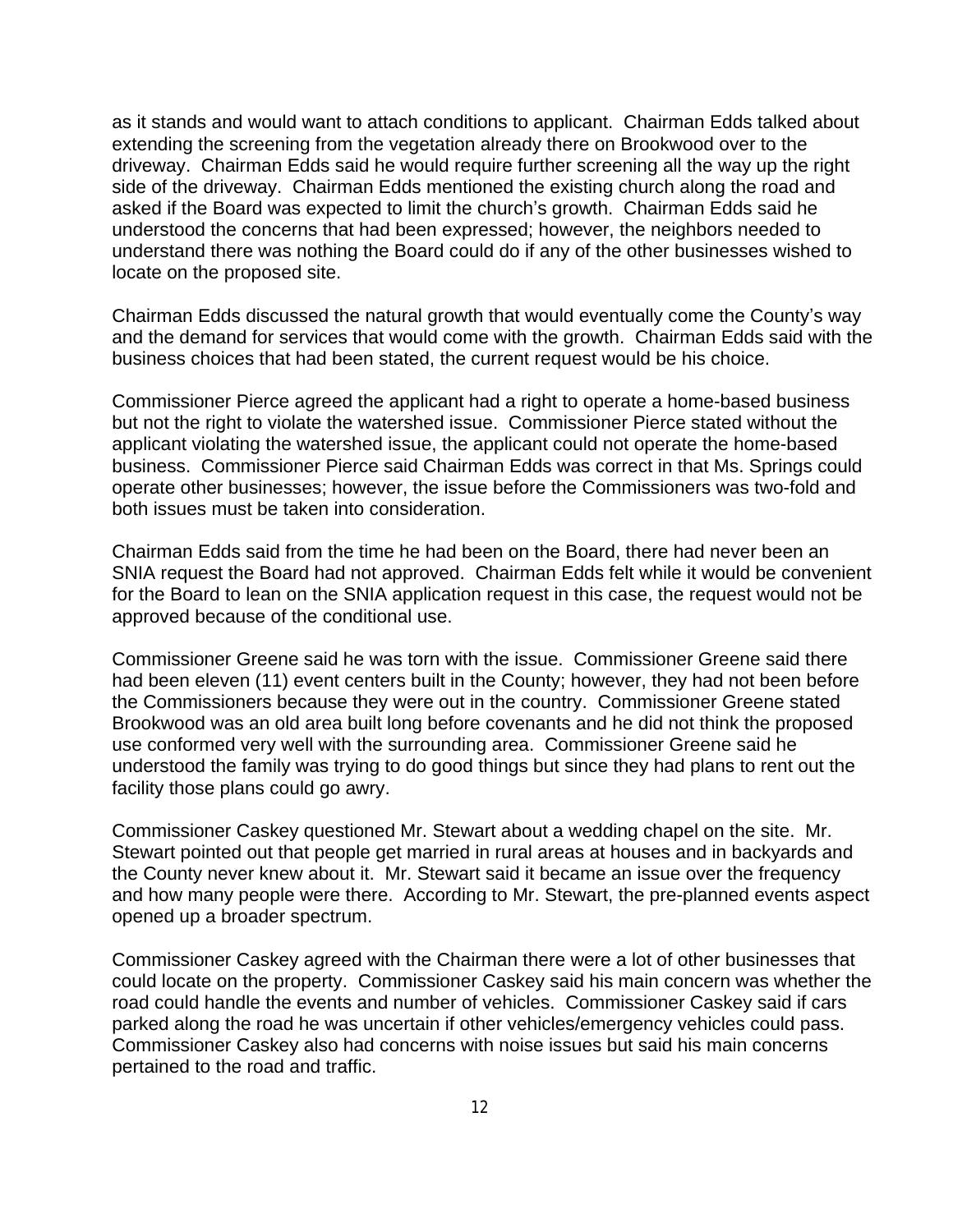Commissioner Pierce moved to deny the request for the zoning change, as well as the watershed issue. (Motion died for lack of a second).

County Attorney Jay Dees said the Board had been provided with Example Findings of Fact (Exhibit D) and the Board needed to go through the findings to deny the request.

Chairman Edds said he was not comfortable trying to re-word what had been given out.

Mr. Dees said the Board could approve, deny or table the request until the next meeting.

Chairman Edds asked if there was an option for the applicant to withdraw the request as it appeared the request would be denied. Chairman Edds said the Board could continue the item to the next meeting and have staff come back with another set of example findings of fact, or, the applicant had the option to withdraw the request.

Mr. Dees said the applicant did not have to make the decision tonight.

Chairman Edds said the Board could continue the issue to the next meeting and give the applicant the opportunity to speak with Mr. Stewart.

Commissioner Pierce moved to table its discussion to next meeting. The motion was seconded by Commissioner Greene and passed unanimously.

# **7. PRESENTATION OF BID RESULTS FOR PHASE 2 DESIGN SOLUTIONS**

This item was deleted from the agenda at the beginning of the meeting.

# **8. LITTER REPORT**

Chairman Edds reviewed the litter report submitted by Caleb Sinclair, Director of Environmental Management. Chairman Edds reviewed the litter and debris removed for each quarter of the year thus far including 36.64 tons during the third quarter of 2020.

# **9. FINANCIAL REPORTS**

Finance Director James Howden presented several financial graphs depicting the following information:

- Monthly Sales Tax Comparisons as of June in FY '20 \$2,580,570
- Annual Cumulative Sales Tax Comparisons as of June in FY '20 \$28,531,122
- Annual Cumulative Revenue Comparisons as of September 2021 \$55,010,654
- Annual Cumulative Expenditure Comparisons as of September 2021 \$35,789,981
- Annual Cumulative Current Year Property Tax Comparisons as of August 2021 -\$48,074,431

# **10. CONSIDER APPROVAL OF BUDGET AMENDMENTS**

Finance Director James Howden presented the following budget amendments for the Board's consideration: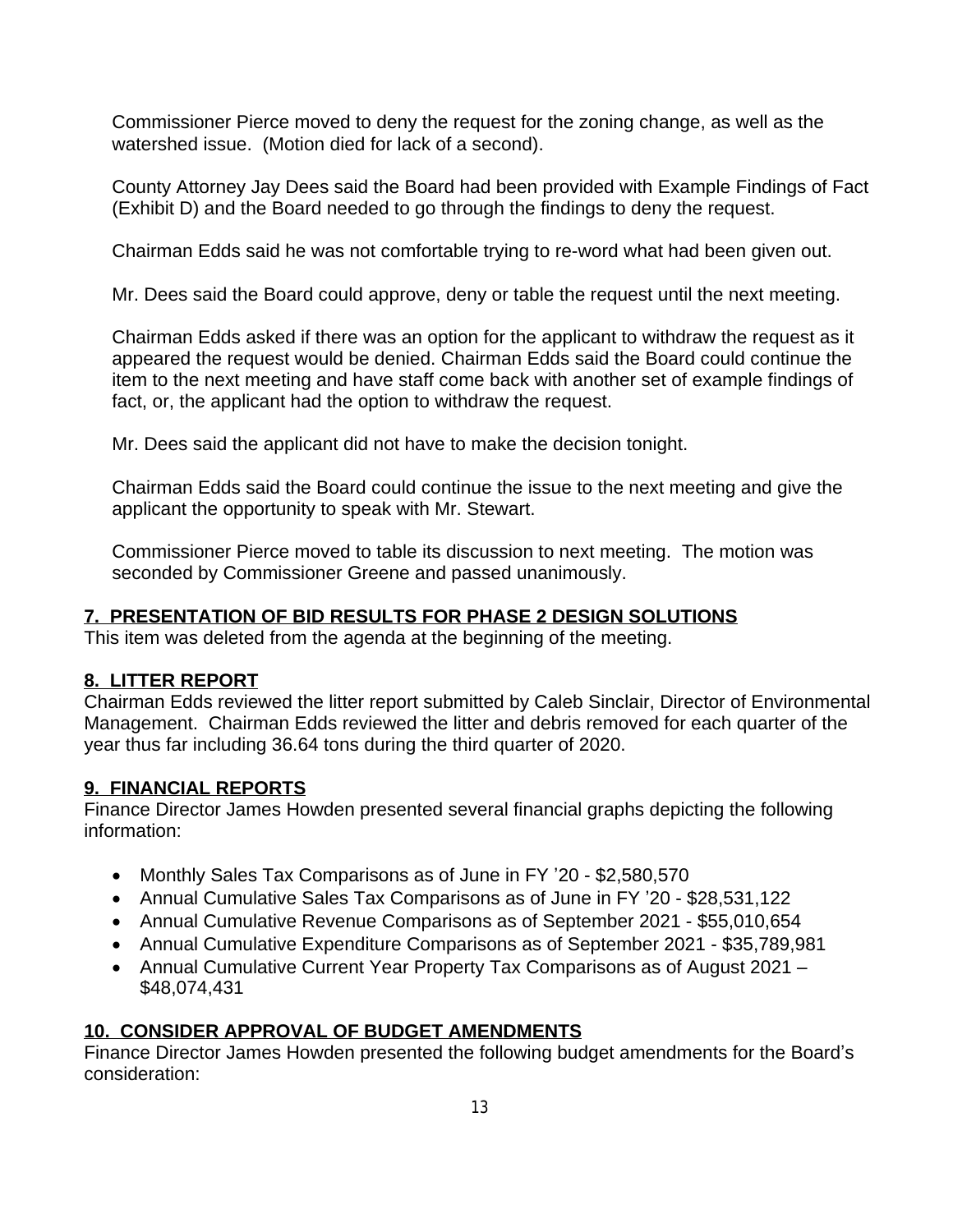- Health Department Disperse increased funds per Agreement Addendum. \$1,038
- Library Anonymous donation for History Room to purchase microfilm. Donation was transferred to restricted donation account on August 26, 2020 and budget amendment is to move the funds to Microfilm Donation Account. - \$48,375
- Finance Budget the EMPG-S disaster Relief Grant awarded by the NCDPS. The County is responsible for a 50% match. - \$12,695.00
- Health Department Disperse funding per Agreement Addendum 543 ELC Enhancing Detection Activities. - \$558,560
- Health Department Funds put into COVID account #1155270-561045-20014. \$10,000
- Health Department Disperse awarded funds from United Way. \$10,000
- Rowan Transit Increase to budget for CARES Act funding through North Carolina Department of Transportation. - \$594,118
- Health Department Correct BA #61 per Derrick Atkins. Funds dispersed into COVID account 20017. - \$12,384
- Health Department Disperse awarded funds per AA. \$12,384
- Finance Recognize reserved funds from FY 2020 for IT'S Public Education Grant. Reserved funds represent money received by a Department for a restricted purpose. The funds that have not been spent by year-end are budgeted for expenditure in the new fiscal year. - \$57,647
- Finance Recognize reserved funds from FY 2020 for DSS. Reserved funds represent money received by a Department for a restricted purpose. The funds that have not been spent by year-end are budgeted for expenditure in the new fiscal year. - \$218,057
- Finance Recognize reserved funds from FY 2020 for the HLC. Reserved funds represent money received by a Department for a restricted purpose. The funds that have not been spent by year-end are budgeted for expenditure in the new fiscal year. -\$32,031
- Finance Appropriate fund balance and expenditures for expenditures approved in FY 2020 for Environmental Management. - \$455,964
- Finance Appropriate fund balance and expenditures for fiscal year 2020 General Fund encumbrances. - \$2,041,427

Commissioner Greene moved approval of the budget amendments as presented. The motion was seconded by Commissioner Pierce and passed unanimously.

# **CLOSED SESSION**

Chairman Edds moved the Board enter into Closed Session at 10:14 p.m. in accordance with North Carolina General Statute 143-318.11(a)(5) to consider real estate negotiations. The motion was seconded by Commissioner Greene and passed unanimously.

The Board returned to Open Session at 10:29 p.m. No action was taken.